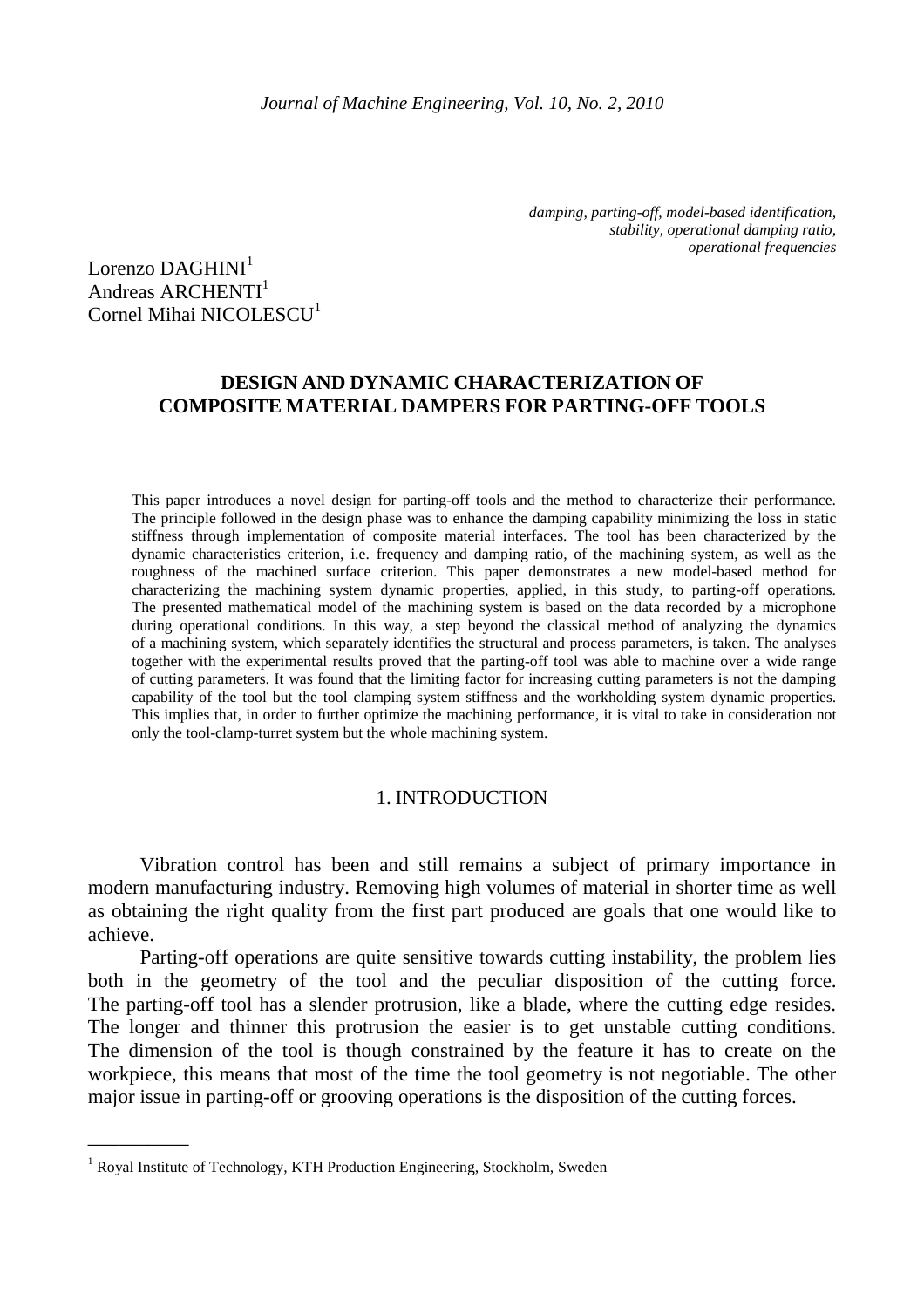The feed direction is radial, therefore the longitudinal component of the force is null and the radial is significantly high, while in longitudinal turning the radial component is almost negligible if compared to the longitudinal one (feed force).

This means that the major force component is applied along the direction of the workpiece minimum stiffness. Thus vibration can be generated by the deflection of the workpiece as well, especially if the cutting operation is carried out far away from the chuck, see Fig. 1.



Fig. 1. Illustration of the directions of minimum and maximum stiffness and machining direction in a generic long and slender workpiece.

In the case of grooving camshafts, vibration could also be induced by the rotational unbalance of the workpiece. This paper will introduce a composite material damper for parting-off and grooving operations. Such approach has already been proved to be effective in applications such as boring bars for internal turning (DAGHINI, L. et al., 2008). The capability of the newly designed tool holder in machining camshafts is then quantified. To accomplish this, the acoustic signal emitted during machining and the produced workpiece roughness have been recorded, analysed and ultimately correlated to each other and to the cutting parameters. The machining system dynamic properties of the parting-off operation are analysed applying a novel model-based identification method. The mathematical model of the machining system presented is based on the previously mentioned data obtained during operational conditions. In this way, a step beyond the classical method of analyzing the dynamics of a machining system, which separately identifies the structural and process parameters, is taken.

## 2. TOOL HOLDER DESIGN

### 2.1. PASSIVE CONTROL OF VIBRATION IN TOOLING SYSTEMS

The principle of passive control is to enhance the damping capability of the component by converting the vibrating energy into other forms. A common approach is the use viscoelastic materials to dissipate the energy that causes vibration, by converting it into heat. This sort of materials has been used in other fields of application, such as automotive and aeronautics (RAO, M. D., 2003). Viscoelastic materials are used for damping enhancement generically in three different ways: as free-layer dampers (FLD), as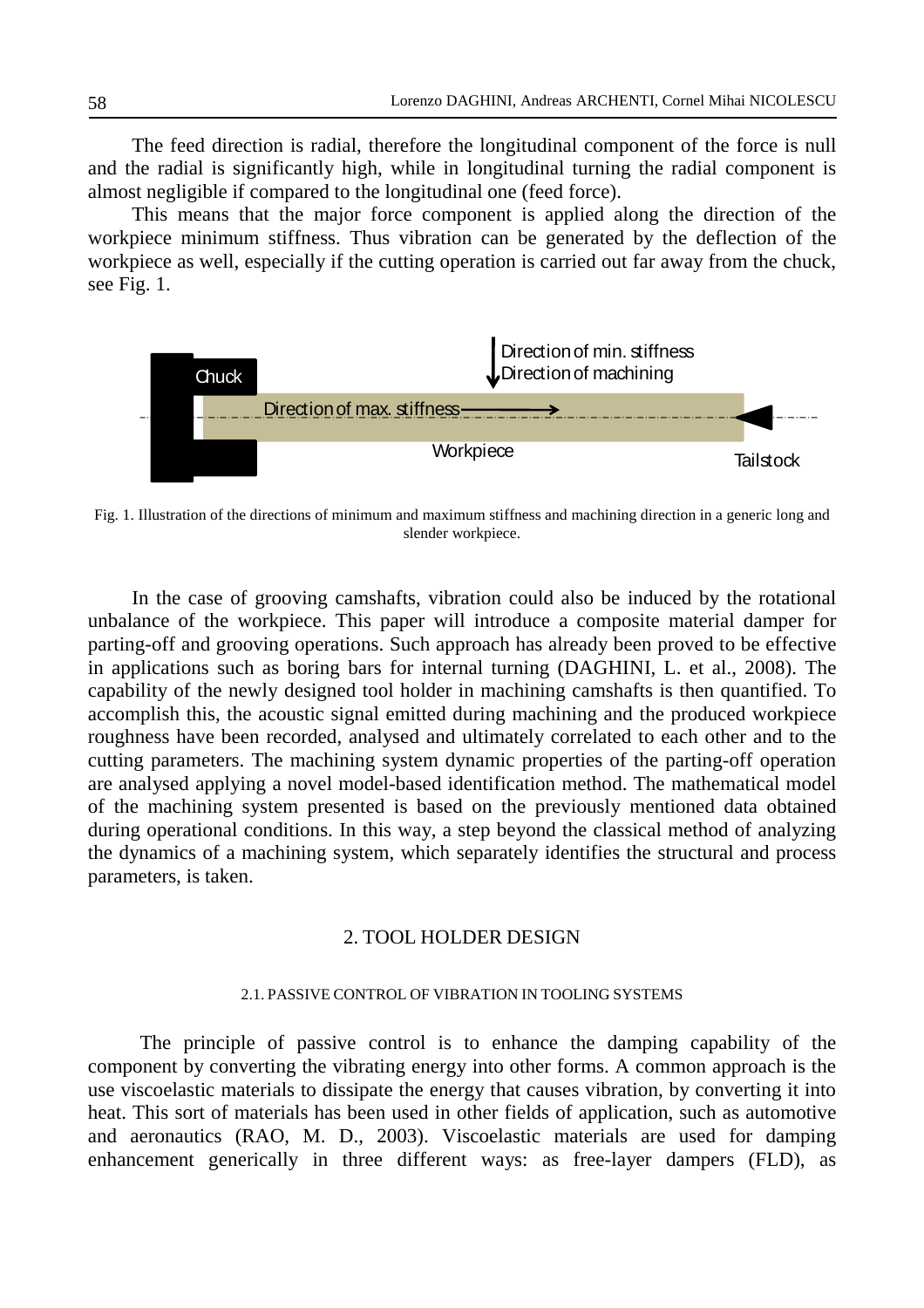(BUTLER, N. D. and Ojadiji, S.O., 2007).

constrained-layer dampers (CLD) and in tuned viscoelastic dampers (TVD) (RAO, M. D., 2003). Examples of TVD are the dynamic vibration absorbers (DVA) with inertia mass. The basic principle of this technique is to add a mass residing on a spring and a viscous damper at the point of maximum displacement. The viscous damper is usually implemented using viscoelastic materials. This additional single degree of freedom (SDOF) system must have approximately the same natural frequency of the component in order to obtain large relative displacements, and if the viscous damper is properly designed it will dissipate the mechanical energy (RÜDINGER, F., 2006). A solution in this direction is proposed by Rivin et al. (RIVIN, E. I. and Kang, H., 1992) where the inertia weight is integrated in a boring bar, suspended on rubber rings. The absorber is tuned by changing the stiffness of the additional system. Another example of application of DVA principle is proposed by Lee et al. (LEE, E. C. et al., 2001), the DVA is, in this work, tuned by changing the inertia mass. This technique has been presented even for milling operations by Rashid (RASHID, A. and Nicolescu, C. M., 2008), who integrated the DVA into the workholding system. DVA technique is already successfully used in several successful commercial products. Rashid (RASHID, A., 2005) presents as well a solution with integrated damping interface applied to workholding systems for milling operations. When implementing such a solution it is of vital importance for the success of the design to properly locate the viscoelastic layer in the structure since viscoelastic materials give the best results through shear deformation



Fig. 2. CAD model of the parting-off tool. (a) Exploded view. (b) view of the assembled tool. (c) View of the back of the tool.

## 2.2. DESIGN CONCEPT

The concept followed in the design of the parting-off tool holder is by implementation of composite material layers in the tool structure. This principle had been previously proved to be effective in other tooling applications (DAGHINI, L. et al., 2009). The tool holder is clamped to the turret by hydrostatic adapters, in order to guarantee homogeneous clamping force and high static stiffness (DAGHINI, L. and Nicolescu, C. M.,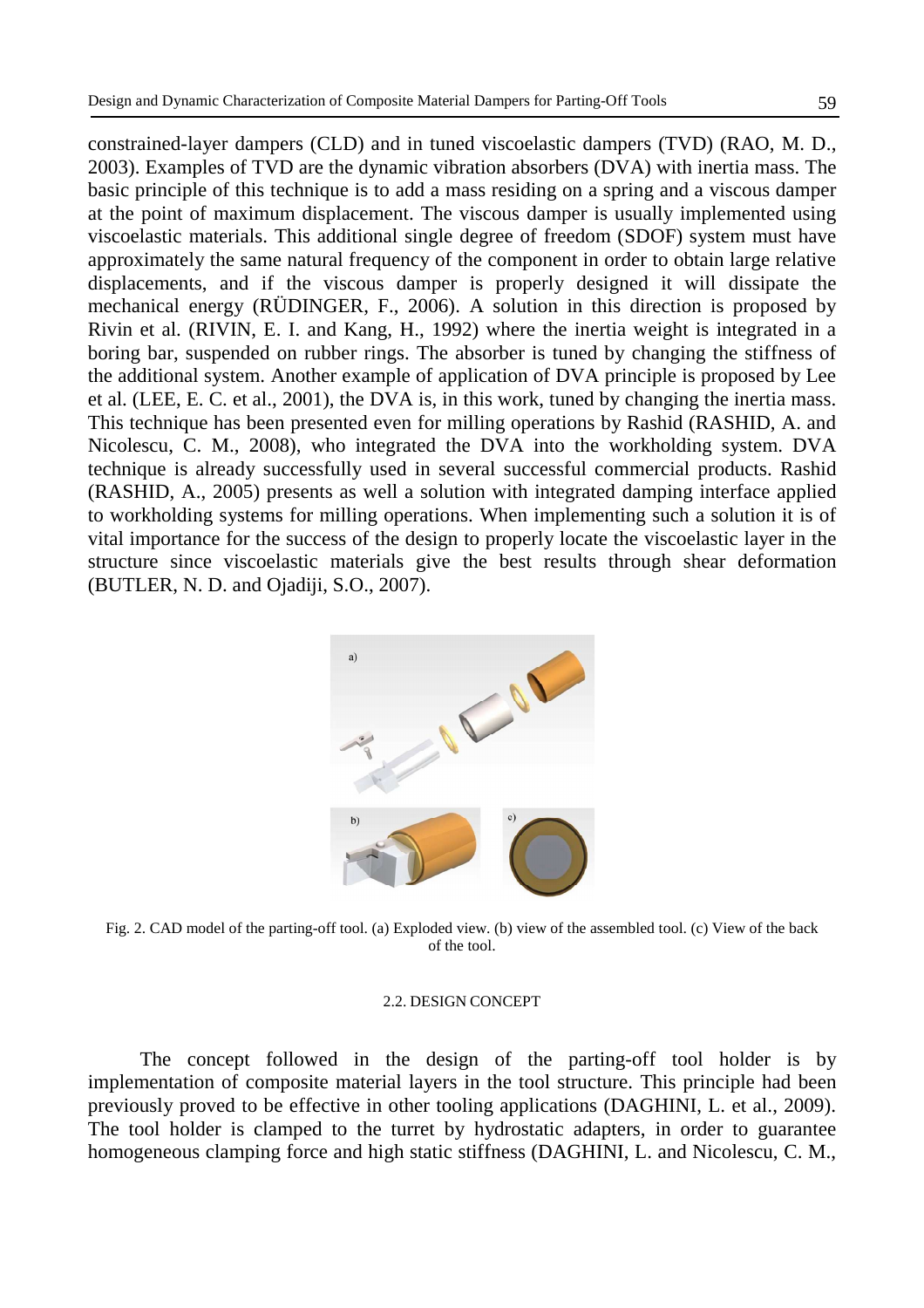2008). The damping interface is positioned as near as possible the cutting edge, creating an interface between the tool holder and the hydrostatic clamping system (Fig. 2).

## 3. CHARACTERIZATION METHOD

In order to understand the principle for design of efficient damping systems it is necessary to understand the dynamic behaviour of machining systems. Machining systems may be represented by a closed loop system comprising the machine tool elastic structure, i.e. the machine tool structure including tool, tool holder, workpiece etc., and the cutting process, i.e. turning, milling etc (Fig. 3) (ARCHENTI, A., 2008).



Fig. 3. A typical representation model of a machining system from a process-machine interaction point of view (ARCHENTI, A., 2008)

In Fig. 3  $F(t)$  is the instantaneous cutting force,  $F_0(t)$  is the cutting force nominal value,  $x(t)$  is the relative displacement between cutting tool and workpiece,  $\Delta d(t)$  is the total deviation of the relative displacement  $x(t)$ .  $P(t)$  and  $P<sub>d</sub>(t)$  are disturbances such as tool wear, thermal dilation of the elastic structure, variation of rigidity of the elastic structure during a machining process, variation of cutting parameters etc. The interaction between the machine tool's elastic structure and the cutting process describes the behaviour of the machining system. This behaviour directly affects the process accuracy. Critical factors for optimization of design for damped structural components for machine tools are the modal parameters (frequency, mass and damping ratio). These parameters, that also control the stability of the cutting process, can be extracted from the analysis of the interaction between the two subsystems.

Traditional evaluation of machining system dynamic behaviour has invariably been approached in the following steps:

- 1. Identification of the dynamic properties of elastic structure of machine tools. Generally this step is done experimentally often using experimental modal analysis (EMA).
- 2. Identification of the characteristics of cutting process, i.e. the dynamic parameters describing the transfer function of the subsystem represented by cutting process in Fig.3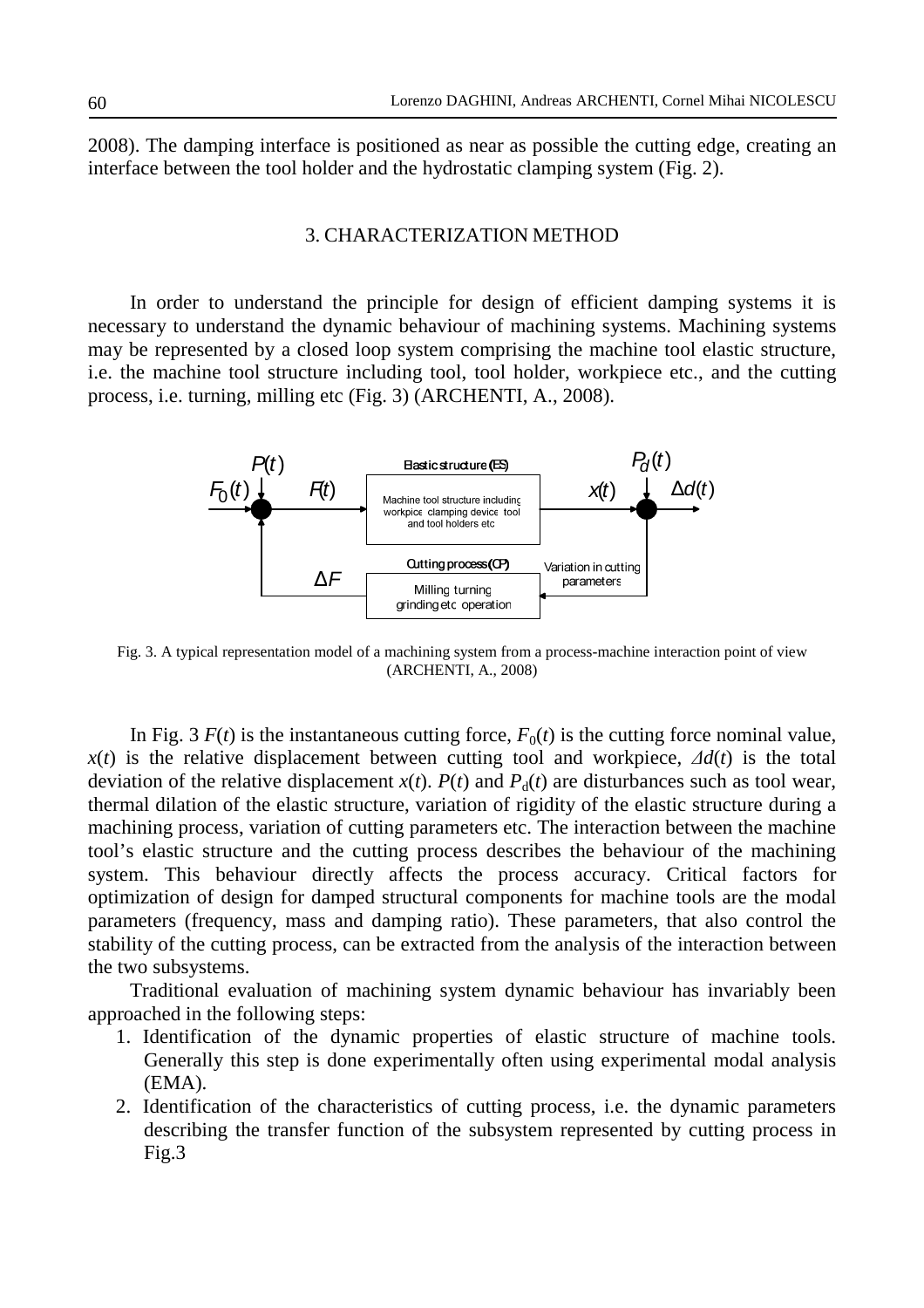3. Evaluation of dynamic stability of the machining system from step 1 and step 2.

Because the evaluation of dynamic stability and of modal parameters, carried out following the above approach, does not take into consideration the actual operation conditions, the results are affected by errors. Furthermore, the test described above makes use of external forces that have different nature than cutting forces. The separation in the two subsystems does not take into consideration the mutual interaction between the two subsystems in real cutting operations. In this paper an approach for dynamic characterization of a new design for parting-off tools based on a novel model-based identification method, that takes into consideration the above mentioned interaction, will be introduced (ARCHENTI, A. and Nicolescu, C. M., 2008). The term identification is applied to a procedure to formulate an analytic model of the machining system based on the analysis of the "real" signals collected from the cutting processes. This approach captures the interaction between the machine tool structure and the cutting process.

## 3.1. MODEL-BASED IDENTIFICATION

The key concept of the identification procedure in this paper is to find, and discriminate, a feature of the measured random response, reflecting the operational conditions of the machining system (ARCHENTI, A., 2008). This is a second order qualitative identification since no provision for quantitative estimation is done on the measured signal (as opposed to non-parametric identification methods). The identification procedure used in this paper consists of four steps:

- 1. Data acquisitioning and data conditioning
- 2. Data reduction
- 3. Model identification
- 4. Feature extraction and analysis

Important factors that has to be considered in the first step is, choosing appropriate sensors and sampling techniques for data collection, removing trends and DC-levels from the sampled data. In some cases bandpass filtering techniques are used to reduce bandwidth of the studied frequency range.

One important feature when considering parametric models is that they can, with relatively short data lengths and few model parameters, qualitatively describe the dynamics of a machining system (ARCHENTI, A., 2008). In the second step this feature makes data reduction possible leading to fast identification of the system behaviour.

In the third step model structure and model order is selected.

In the fourth step the physical parameters, describing the interaction between the machine tool elastic structure and the cutting process, are statistically computed from the model parameters and used as the discrimination features.

## *Physical parameter identification*

The parametric models, used in this study, are based on stochastic processes. A special class within the family of stochastic processes are defined by autoregressive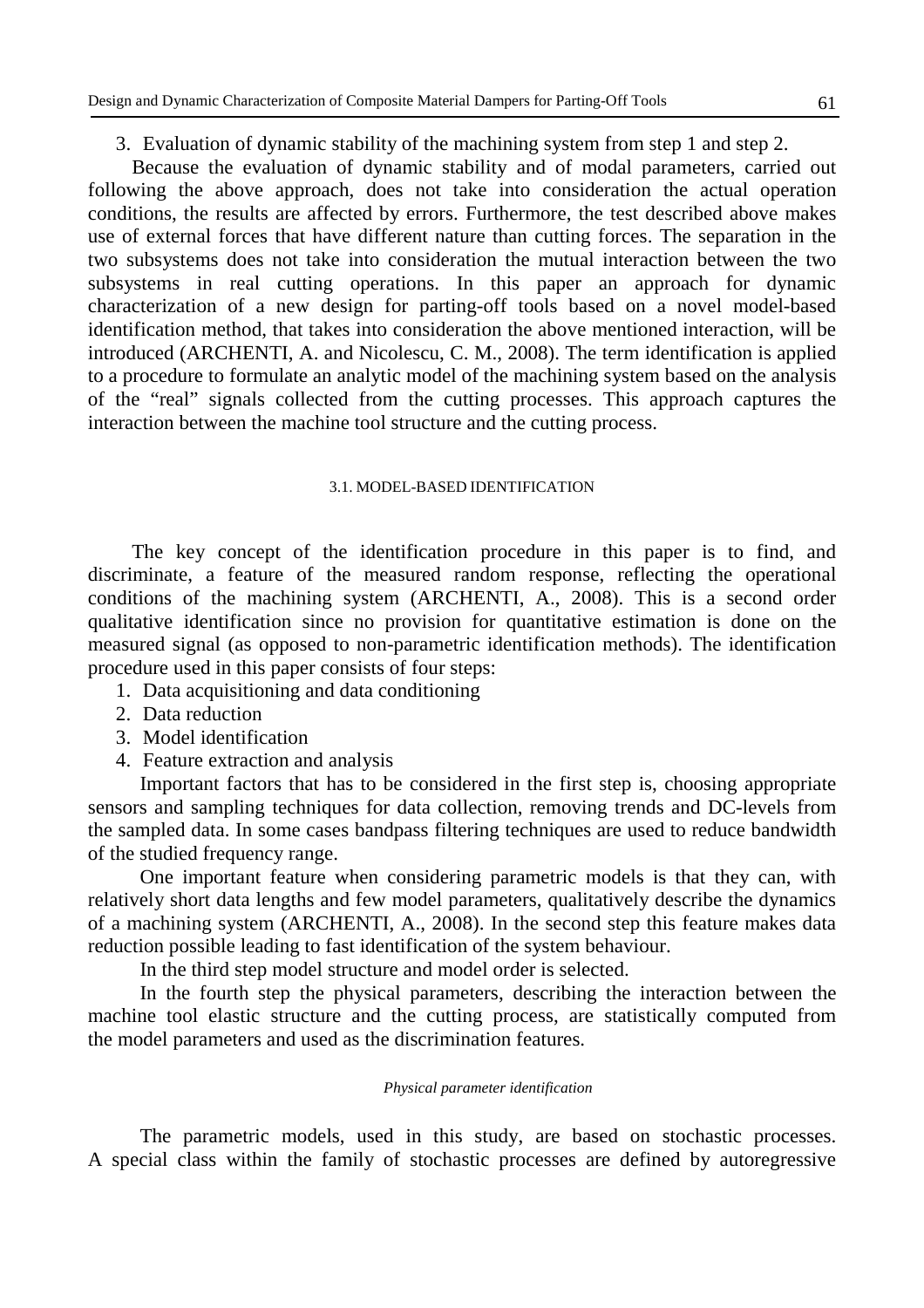moving average or ARMA models (BROCKWELL, P.J., Davis, R.A., 1987), (PANDIT, S.M., Wu, S.M., 1983). In the model-based identification procedure, estimation of the physical parameters can be used for the control of dynamic stability. By physical parameters, it is denoted, operational frequencies,  $\omega_{op}$ , and operational damping ratios,  $\zeta_{op}$ , which is the result of the structural vibration modes and process vibration modes during machining (ARCHENTI, A. and Nicolescu, C. M., 2009). It is important to stress that in the context of stochastic modelling, the estimated physical parameters are meaningful only from a statistical point of view, i.e. they are properly significant within certain confidence intervals. The model for an ARMA process can be expressed as

$$
Y(z) = H(z)U(z) \tag{1}
$$

where  $Y(z)$ ,  $U(z)$  and  $H(z)$  are the *z*-transforms of the output sequence, input sequence and the system impulse response (transfer function), respectively, and

$$
H(z) = \frac{c_0 + c_1 z^{-1} + c_2 z^{-2} + \dots + c_q z^{-q}}{1 - a_0 - a_1 z^{-1} - \dots - a_p z^{-p}}
$$
(2)

The motion of an *n* degree-of-freedom system excited by a random excitation  $f(t)$ ∈  $\mathbb{R}^{n \times n}$  can be represented by a system of second-order differential equation

$$
M\ddot{y}(t) + C\dot{y}(t) + Ky(t) = f(t)
$$
\n(3)

 $[y_1(t), y_2(t), ..., y_j(t), ..., y_n(t)] \in \mathbb{R}^{n \times n}$  is the vector of *n* displacements of the system. *y*<sub>*j*</sub>(*t*) is the displacement of the mass *j*. *M*, *C* and  $K \in \mathbb{R}^{n \times n}$  are mass-, damping- and stiffness matrices. A dot over a time function denotes the derivative with respect to time.

The problem is to calculate the *n* operational frequencies,  $(\omega_{op})_j$  and the *n* operational damping ratios,  $(\xi_{op})_j$ ,  $j=1...n$ . Let  $y_j(k\Delta T)$ ,  $k=0, 1, 2...$  be the discrete samples of the displacement of the *j*-mass. ∆*T* is the sampling interval. Then the observations *y*(*k*∆*T*) can be represented by an ARMA model

$$
\sum_{i=0}^{p} a_i y(t-i) = \sum_{i=0}^{q} b_i x(t-i), a_0 = 1
$$
 (4)

The AR characteristic equation of (4) can be written

$$
\sum_{i=0}^{p} a_i y(t-i) = \prod_{j=1}^{n} (\mu - \mu_j) \cdot (\mu - \mu_j^*)
$$
 (5)

where

$$
\mu_j = exp\left[-\left(\omega_{op}\right)_j \left(\xi_{op}\right)_j \Delta T + i\left(\omega_{op}\right)_j \sqrt{1 - \left(\xi_{op}\right)_j^2} \Delta T\right]
$$
\n
$$
\mu_j^* = exp\left[-\left(\omega_{op}\right)_j \left(\xi_{op}\right)_j \Delta T - i\left(\omega_{op}\right)_j \sqrt{1 - \left(\xi_{op}\right)_j^2} \Delta T\right]
$$
\n(6)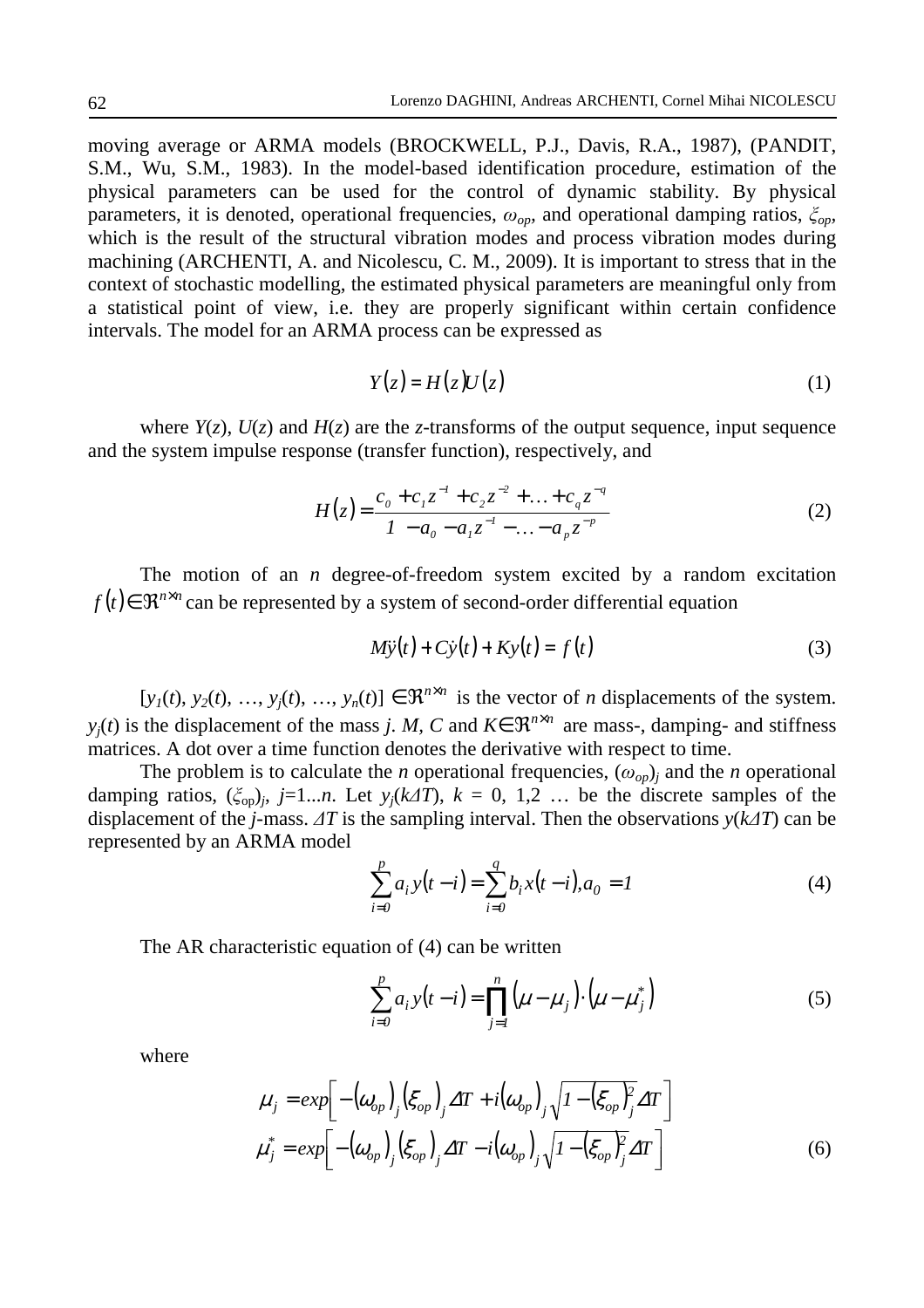$\mu^*$  is the complex conjugate of  $\mu_j$  and  $i = \sqrt{-1}$ . By deriving the physical parameters from the estimated AR (autoregressive) parameters, the operational frequencies  $(\omega_{op})_j$  and operational damping ratios (ξ*op*)*<sup>j</sup>* can be determined (ARCHENTI, A. and Nicolescu, C. M., 2009)

$$
\left(\xi_{op}\right)_j = \frac{ln\left(\mu\mu_j^*\right)}{\sqrt{\left\{\left[ln\left(\mu\mu_j^*\right)\right]^2 - 4\left[tan^{-1}\left(\frac{\mu - \mu_j^*}{\mu + \mu_j^*}\right)\right]^2\right\}}}
$$
\n
$$
\left(\omega_{op}\right)_j = -\frac{1}{2\Delta T}\sqrt{\left\{\left[ln\left(\mu\mu_j^*\right)\right]^2 - 4\left[tan^{-1}\left(\frac{\mu - \mu_j^*}{\mu + \mu_j^*}\right)\right]^2\right\}} \tag{8}
$$

Theoretically, dynamic stability can be defined in terms of positive damping. A system is dynamically stable if the damping is positive and unstable when damping approaches zero. In machining, as we are interested in avoiding instabilities like chatter, when damping start to decrease towards zero it is a proof that the system approaches the stability threshold. Therefore, monitoring damping in an on-line identification scheme can give good indication about the dynamical state of the system.

#### 3.2. CHARACTERIZATION OF THE NOVEL DESIGN

The characterization of the novel design has been carried out in two steps: at first EMA has been employed to extract modal parameters for the tool and clamping. Then the sound recorded from machining tests has been processed to extract the dynamic characteristics of the process-machine interaction. The sound recorded by the microphone can be shown to have good correlation to the vibration generated during machining (DELIO, T. et al., 1992) and also have the practical benefit of not interfering in the working zone. The surface roughness has been measured after every test using  $Wyko^{\circledast}$  replicas. The workpiece used in the experiments was a forged steel camshaft. Finite element analysis (FEA) has been employed to estimate natural frequencies and mode shapes of the workpiece. The cutting parameters used in the machining tests were combined and alternated according to a matrix generated by the design of experiment procedure (DOE) with screening objective. These were chosen starting from the parameters suggested for such operation ( $v_c = 100$  m/min and  $f = 0.1$  mm/rev) and, to explore the tool capability, it was chosen to run tests with parameters up to as high as 5 times the ones conventionally used. The factors for this investigation were cutting speed  $(v_c)$ , feed  $(f)$ , and geometry of the cutting insert (Tab. 1 and Fig. 4), the responses were roughness  $(R_a)$ , operational damping and operational frequency. The results have been analysed with DOE dedicated software MODDE<sup>®</sup>.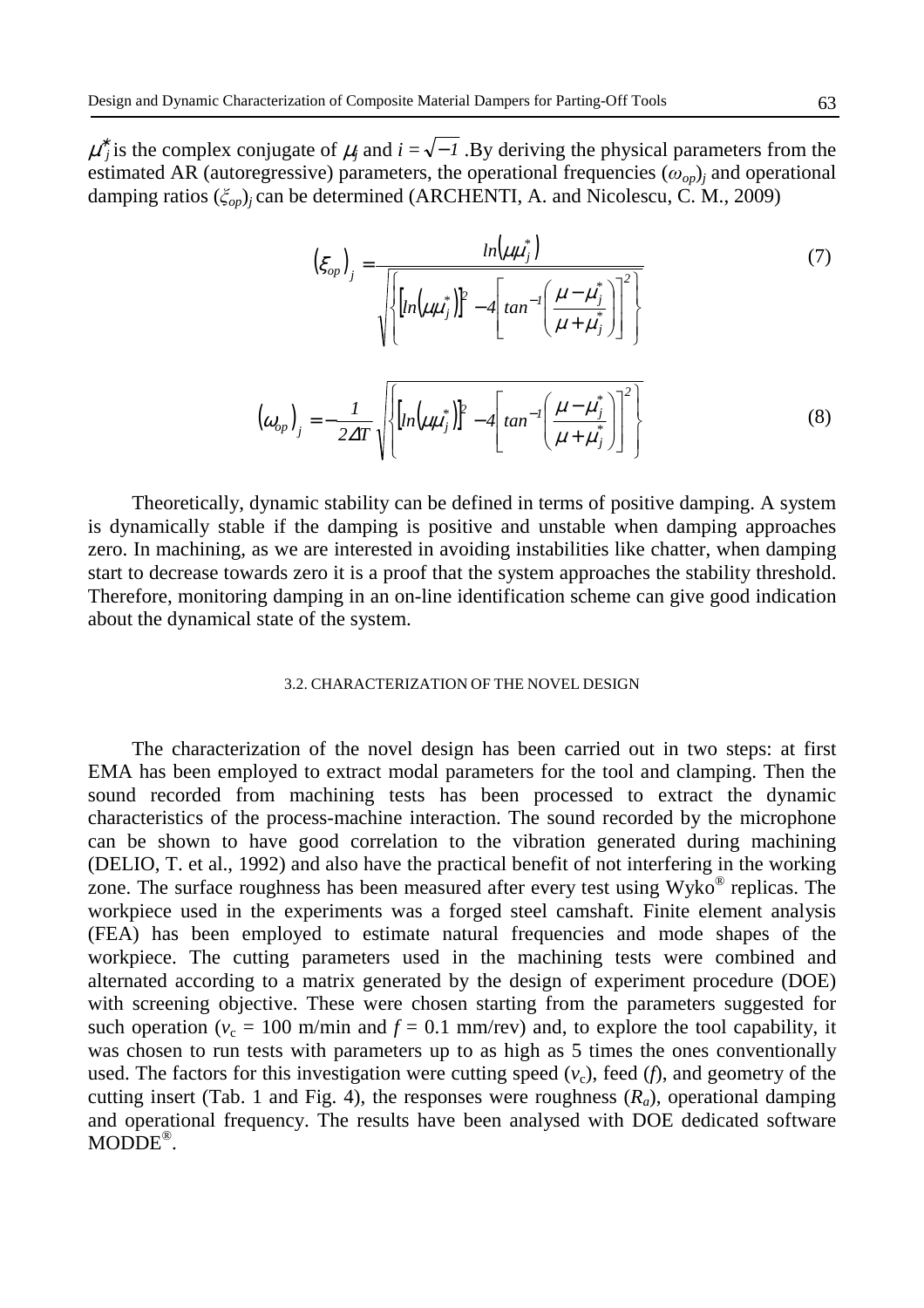| Run #          | $v_{\rm c}$ |          | Insert    |
|----------------|-------------|----------|-----------|
|                | [m/min]     | [mm/rev] | geometry  |
| $\mathbf{1}$   | 100         | 0,1      | <b>MP</b> |
| $\overline{2}$ | 133         | 0,5      | <b>MP</b> |
| 3              | 150         | 0,3      | <b>MB</b> |
| $\overline{4}$ | 150         | 0,3      | <b>MB</b> |
| 5              | 200         | 0,5      | <b>MB</b> |
| 6              | 200         | 0,1      | <b>MB</b> |
| 7              | 200         | 0,37     | <b>MP</b> |
| 8              | 100         | 0,37     | <b>MB</b> |
| 9              | 200         | 0,1      | <b>MP</b> |
| 10             | 100         | 0,1      | <b>MB</b> |
| 11             | 133         | 0,1      | <b>MB</b> |
| 12             | 150         | 0,3      | <b>MB</b> |
| 13             | 100         | 0,5      | <b>MP</b> |
| 14             | 100         | 0,23     | <b>MP</b> |
| 15             | 167         | 0,1      | <b>MP</b> |
| 16             | 200         | 0,5      | <b>MP</b> |
| 17             | 100         | 0,5      | MB        |

Table 1. DOE matrix of factors. MP stands for positive square edge, MB for full-radius round edge



Fig. 4 Cutting insert geometry: (a) MP, positive square edge. (b) MB, full-radius edge

The machine tool employed for these tests was a SMT Swedturn® 300. The cutting insert grade was TNC150 (CVD TiN/TiCN/TiN coating) for both geometries suitable for machining P35 type material. Both inserts had a width of cut of 4 mm and positive rake angle.

## 4. RESULTS AND DISCUSSION

The parting-off tool has been characterized by analysing the tool itself by experimental modal analysis, and by running cutting tests as previously described.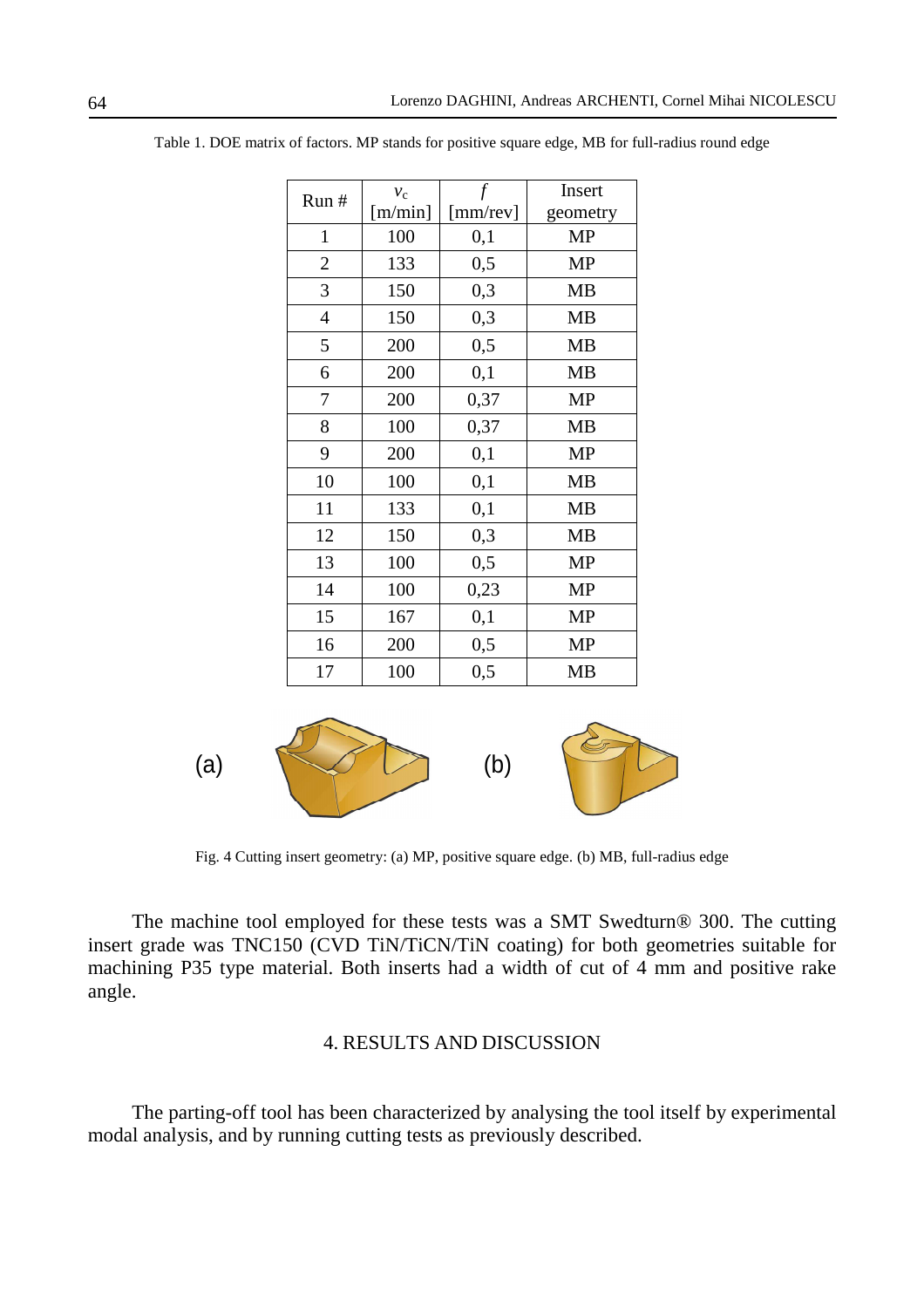### 4.1. MODAL ANALYSIS OF TOOL AND WORKPIECE

The EMA carried out on the tool clamped in the turret identified that the relevant natural frequencies were  $f_{1T} \approx 1100$  Hz,  $f_{2T} \approx 2200$  Hz and  $f_{3T} \approx 3400$  Hz.

Fig. 5 illustrates their respective mode shapes and the positions of the accelerometers on the tool-clamp-turret system. The first mode  $(f_{1T})$  is the natural frequency related to the tool-clamp-turret system as it can be observed in Fig. 5 (b). The second and the third modes  $(f_{2T}$  and  $f_{3T}$ ) are natural frequencies related solely to the tool.



Fig. 5. Tool mode shapes: (a) Positions of the accelerometers. (b) Mode shape for *f*1T≈1100Hz. (c) Mode shape for *f*<sub>2T</sub>≈2200Hz. (d) Mode shape for *f*<sub>3T</sub>≈3400Hz



Fig. 6. FE-model of workpiece. (a) Mesh view.(b) Mode shape for  $f_{1W} \approx 200$  Hz. (c) Mode shape for  $f_{2W} \approx 900 \text{Hz}$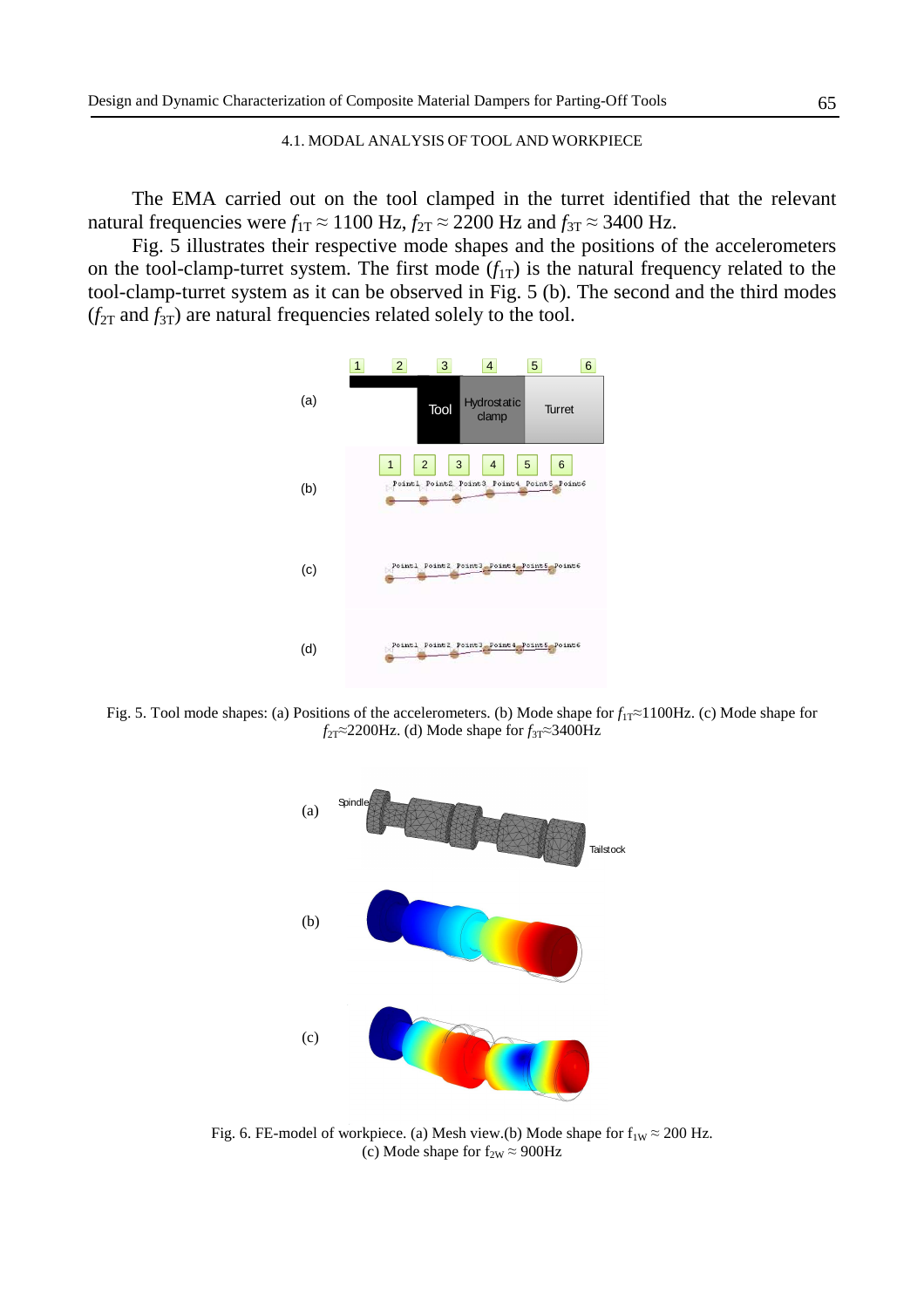A FEA of the workpiece has been carried out using COMSOL Multiphysics  $\mathscr{F}$  3.5 in order to identify the natural frequencies and the mode shapes of the workpiece clamped in the machine tool. The spindle chuck was modelled as a 3D constraint on the corresponding surface of the workpiece (left side in Fig.  $6(a)$ ). The tailstock was modelled as a one dimensional constraint, in the direction of the rotational axis of the workpiece. The first two natural frequencies resulted being  $f_{1W} \approx 200$  Hz and  $f_{2W} \approx 900$  Hz. The respective mode shapes are shown in Fig. 6 (b) and (c). From these analyses it can be observed that tool and workpiece are characterized by distinct dynamic properties and that the lowest natural frequency of the system belongs to the workpiece  $(f_{1W} \approx 200 \text{ Hz})$ .

### 4.2. MACHINING TESTS

The acquired acoustic signal was studied together with its power spectral density (PSD). When analysing the signal, it could be seen that the identified frequencies (around 200 Hz) were very near the natural frequency of the workpiece and were therefore not correlated to the tool (see Fig. 7).

The next step in the analysis was to determine each cutting operations margin to instability. By applying ARMA models, of an order determined by the Akaike´s Informatics Criterion (AIC) (AKAIKE, H., 1981), and then fit them to the filtered signals, by help of Gauss-Newton algorithm (LJUNG, L., 2006), a parametric representation of the system can be achieved. From the estimated model parameters, dynamic characteristics of the machining system are then calculated. In this identification approach, the response signal is fitted into different models, evenly distributed, by batch technique, over the acquired data.

The lowest value for the operational damping ratio, for each cutting cycle, was calculated, see Table 2. The lowest operational damping ratio could be seen for the run 5 ( $\zeta_{op}$ =0.0005) at  $f_{op} \approx 205$  Hz. With 95 % probability, the operational damping ratio parameter is in the interval

$$
0.000451 \le \xi_{op} \le 0.000549\tag{9}
$$



Fig. 7. Waterfall representation of PSD relative to test run 7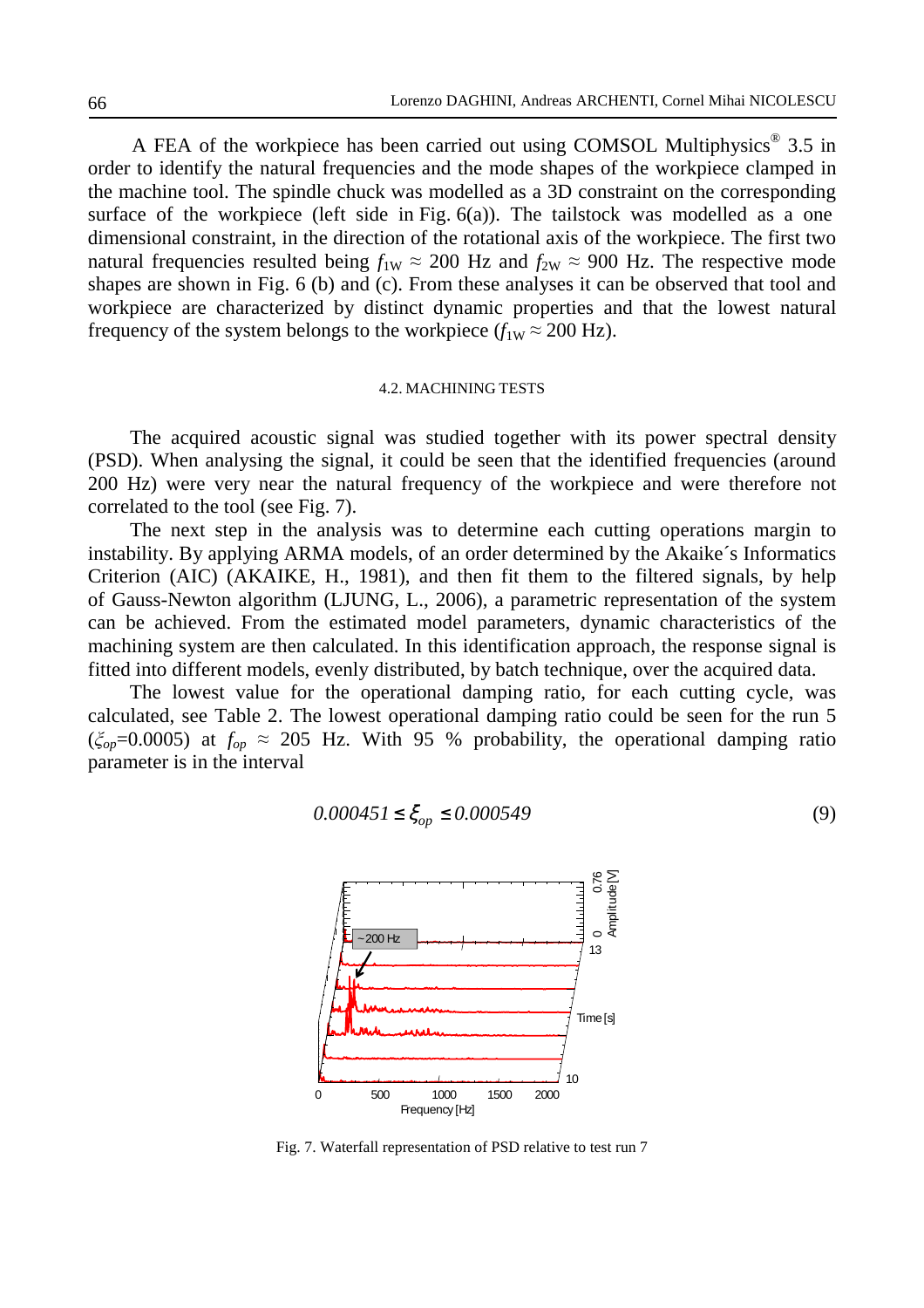As it can be noticed in Tab. 2 the identified operational damping ratios were not excessively fluctuating reflecting good model stability.

The surface roughness appears to be strongly correlated to feed and geometry (see example in Fig. 8) but not to the cutting speed Fig. 9 shows that the confidence interval for the cutting speed coefficient crosses the zero line, indicating that the coefficient is not significant. The theoretical roughness has been calculated according to the well known equation:

$$
R_a = 32.1 \frac{f^2}{r_{\varepsilon}}
$$
 (10)

where  $R_a$  represents the roughness expressed in micrometers,  $f$  the feed and  $r_\varepsilon$  the nose radius of the cutting insert. In most of the runs the experimental results confirmed the calculated value, indicating good machining stability, but the limits of (10) makes it inapplicable to this case, especially when the feed is very large or very small compared to the nose radius. In this case study, the roughness resulted being dependent on the feed and not its squared value, as equation (10) would suggest, and on the tool geometry. These results suggest a dependence on feed and geometry according to:



Fig. 8. Surface roughness comparison between (a) MP geometry and (b) MB geometry. Cutting speed and feed are unchanged. Surface roughness comparison between (c)  $f=0.5$  mm/rev (d)  $f=0.1$  mm/rev. Cutting speed and geometry (MB) are unchanged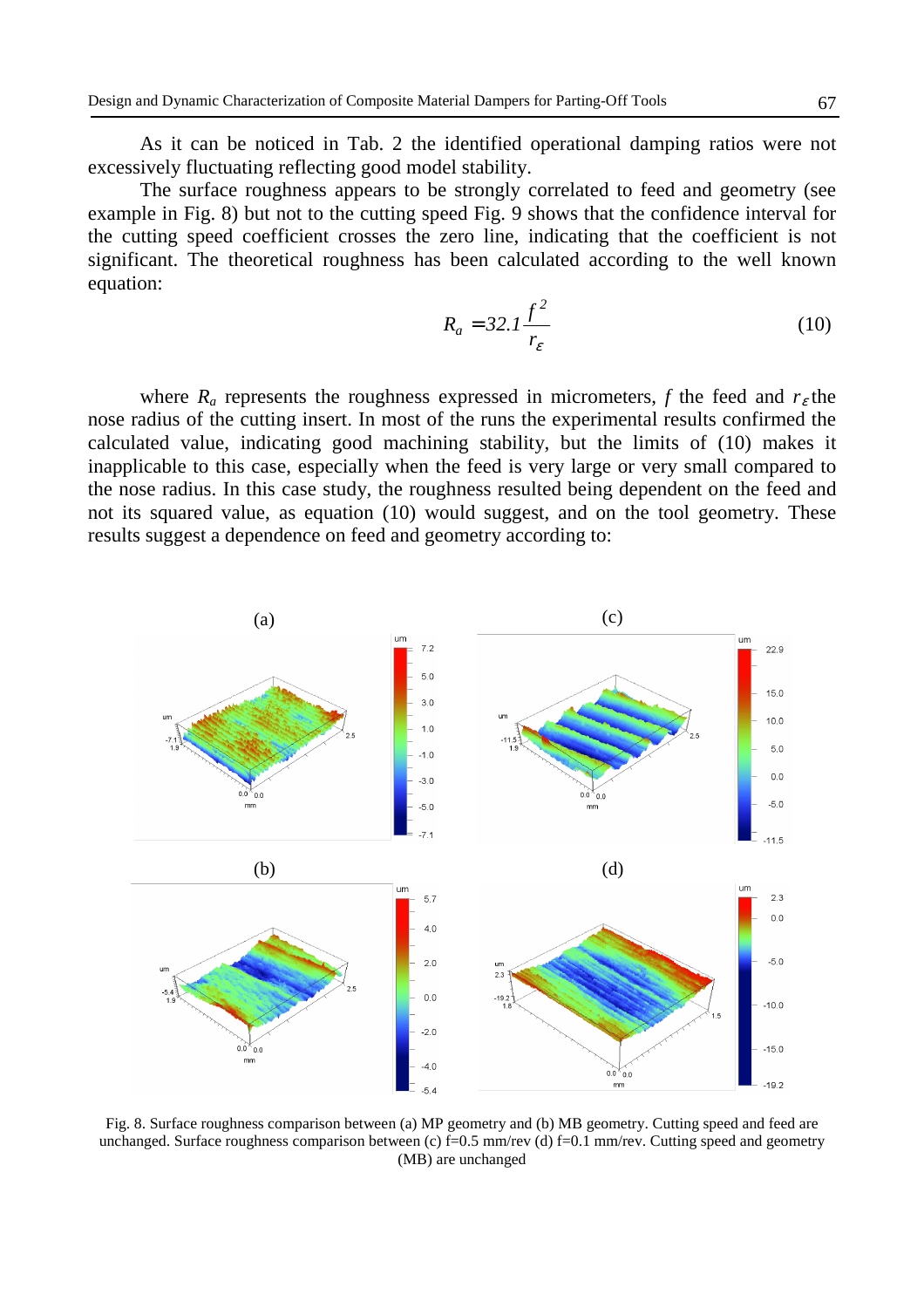$$
R_a = -0.619668 + 17.6324 \cdot f + 0.722206 \cdot \left\{ -1 \text{ (if MB geometry)} + 10.2114 \cdot f \cdot \right\} - 1 \text{ (if MB geometry)}
$$
  
+ 10.2114 \cdot f \cdot \left\{ -1 \text{ (if MB geometry)} + 1 \text{ (if MP geometry)} \right\}  

$$
\frac{4}{5} \cdot 0
$$

Fig. 9. Scaled and centered coefficients for *R*<sup>a</sup>

Table 2. Summary of results

| Run<br>$\#$      | $R_{\rm a}$<br>$[\mu m]$ | Calculated<br>$R_a$ [µm] | Op. Damping Ratio $(\xi_{op})$ | Op. freq. $(f_{op})$<br>[Hz] |
|------------------|--------------------------|--------------------------|--------------------------------|------------------------------|
| $\mathbf{1}$     | 1.52                     | 1.28                     | 0.0018                         | 205.0                        |
| $2^*$            | 7.66                     | 32.1                     |                                |                              |
| $\overline{3}$   | 1.37                     | 1.45                     | 0.0011                         | 205.5                        |
| $\overline{4}$   | 1.75                     | 1.45                     | 0.0011                         | 204.4                        |
| 5                | 4.02                     | 4.01                     | 0.0005                         | 207.2                        |
| 6                | 1.22                     | 0.16                     | 0.0013                         | 205.8                        |
| $\boldsymbol{7}$ | 10.04                    | 17.58                    | $0.0011\,$                     | 204.2                        |
| $8\,$            | 3.34                     | 2.14                     | 0.0018                         | 204.3                        |
| 9                | 1.05                     | 1.28                     | $0.001\,$                      | 206.4                        |
| 10               | 1.09                     | 0.16                     | 0.0007                         | 207.0                        |
| 11               | $1.11\,$                 | 0.16                     | 0.001                          | 208.2                        |
| 12               | 1.75                     | 1.41                     | 0.0022                         | 205.5                        |
| $13^*$           | 21.75                    | 32.1                     |                                |                              |
| 14               | 5.12                     | 6.79                     | 0.0015                         | 201.8                        |
| 15               | 1.39                     | 1.28                     | 0.0009                         | 205.7                        |
| 16               | 11.81                    | 32.1                     | 0.0014                         | 200.2                        |
| 17               | 4.32                     | 3.91                     | 0.0014                         | 205.0                        |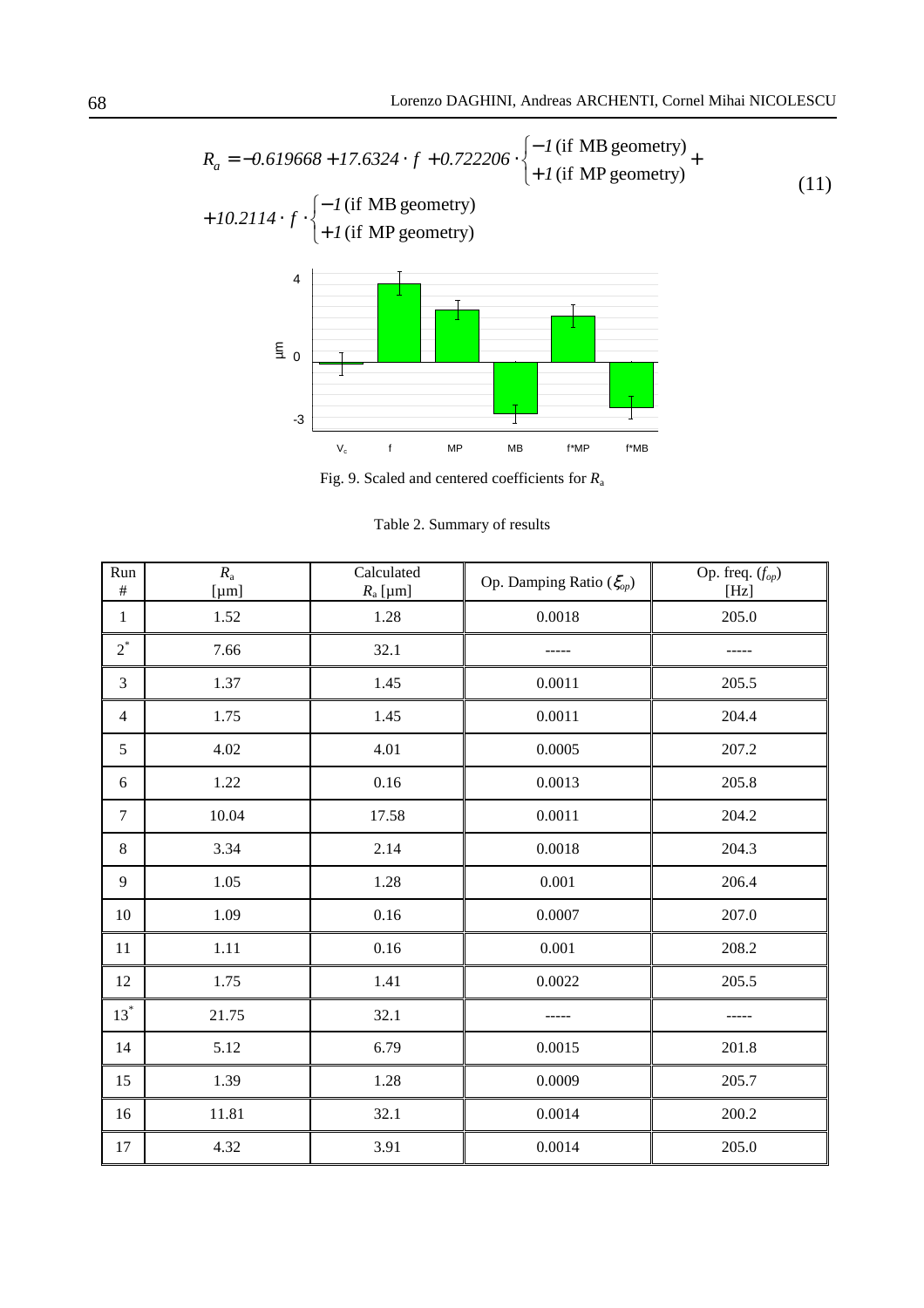Run 2 and 13 have been excluded from the investigation due to the poor quality of the measurements caused by unexpected tool holding failure. In this investigation no correlation between surface roughness and operational damping ratio could be found, this might be explained by a combination of two factors:

- The roughness has been measured along the feed direction and the tool's mode shapes are orthogonal to the feed direction (see Fig. 5).
- The dominant operational frequency identified, is not correlated to the tool-clampturret system, but to the workpiece-chuck-tailstock system.

# 5. CONCLUSIONS

The newly designed parting-off tool has undergone a complete dynamic characterization both by experimental modal analysis and through machining tests analysed with a model-based identification approach. The major implications of this characterization are:

- The tool operated in stable conditions over the whole range of cutting parameters. This has been demonstrated by the surface roughness (no signs of instability) and by the operational damping ratio that never reached zero.
- A linear dependency to feed and tool geometry could be found, this was developed into a mathematical model for predicting roughness value.
- The limiting factor for increasing cutting parameters is, in this study, not the damping capability of the tool but the tool clamping system stiffness and the workholding system dynamic properties. This implicates that, in order to further optimize the machining performance, it is vital to take in consideration not only the tool-clampturret system but the whole machining system.

## ACKNOWLEDGEMENTS

The authors would like to express their gratitude to KTH DMMS, Scania CV AB, Mircona AB and Spirex tools for supporting this project. A special thank goes to our colleague, Anders Berglund, for his precious help in characterizing the surfaces.

## **REFERENCES**

- [1] AKAIKE H., 1981, Modern development of statistical methods. *In*: *Trends and Progress in system Identification*, Elmsford, N.Y, Pergamon Press.
- [2] ARCHENTI A., 2008, *Model-Based Investigation of Machining Systems Characteristics: static and dynamic stability analysis*. Stockholm: Royal Institute of Technology, KTH Production Engineering.
- [3] ARCHENTI A., NICOLESCU C. M.. 2008. Model-based Identification of Dynamic Stability of Machining System. *In*: *1st International Conference on Process Machine Interactions - Proceedings*. Hannover, Germany: Berend Denkena, 41-52.